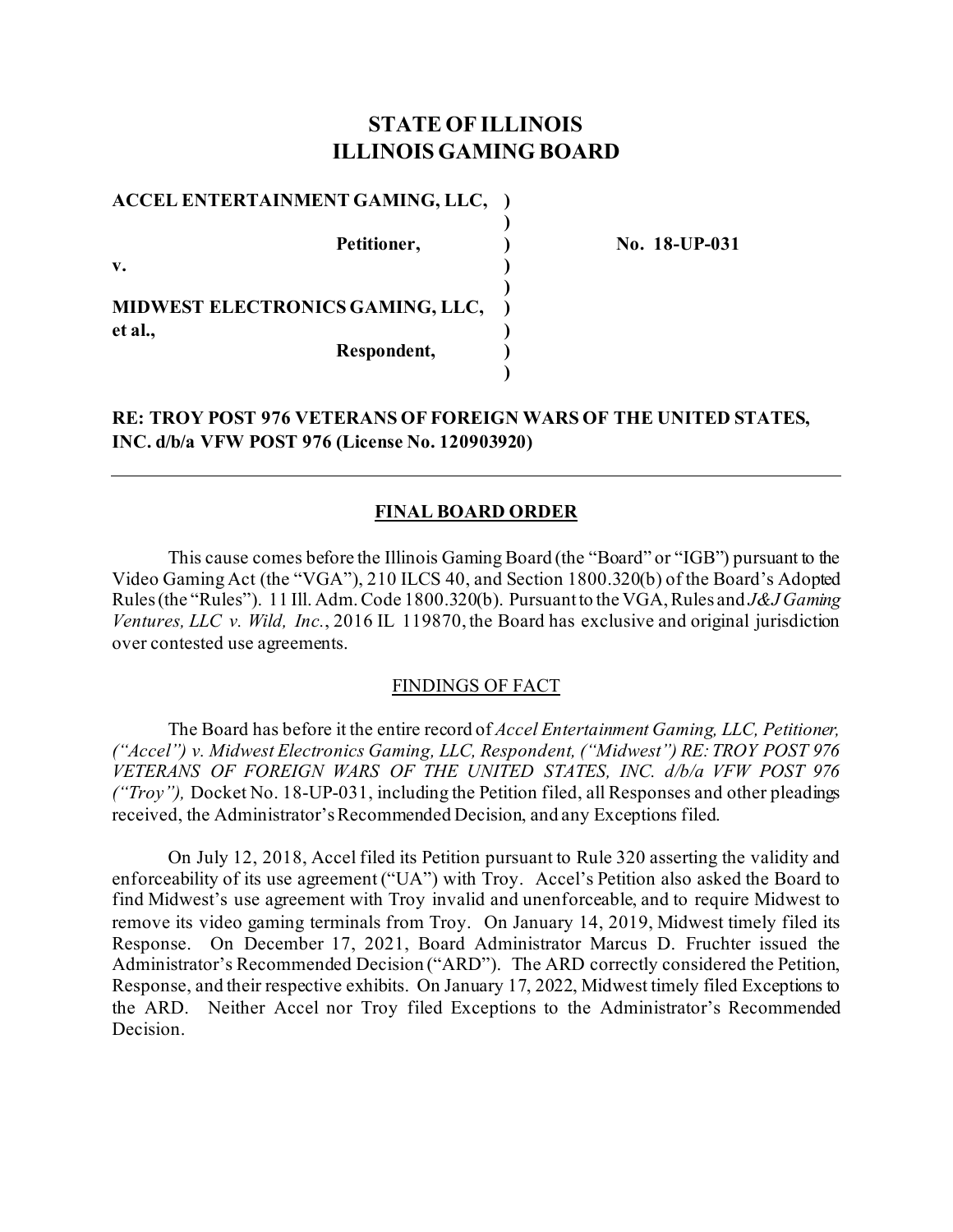## CONCLUSIONS OF LAW

Contrary to the claims in Midwest's Response and Exceptions, the Board has not deprived Midwest of due process, ignored evidence, applied its rules retroactively, or exceeded its jurisdiction. In *Wild*, the Illinois Supreme Court recognized that there is no common law right to profit from gambling, the VGA which legalized video gaming is an exception to the general prohibition on gambling, the Board has original and exclusive jurisdiction over use agreements, and by "legalizing the use of video gaming terminals for commercial gambling purposes, the legislature enacted a comprehensive statutory scheme, *creating rights and duties that have no counterpart in common law or equity.*" *Wild* at ¶ 32 (emphasis added).

The ARD accurately expressed the Board's policy preference to promote a level playing field between licensed establishments and licensed terminal operators in matters of UA renewals and terminations. It also correctly determined the Board's inquiry under Rule  $320(b)(1)(D)$  is whether the renewal provision in the Midwest/Troy UA "poses such obstacles against nonrenewal, or confusion about the procedures for non-renewal, as to constitute an undue burden on the licensed video gaming location that has entered into the provision." 11 Ill. Admin. Code 1800.320(b)(1)(D). The ARD rightly found that, on its face, the non-renewal provision (Paragraph 15) of the Midwest/Troy UA imposes such obstacles against non-renewal as to constitute an undue burden on Troy to terminate under Rule 320(b)(1)(D).

Therefore, after careful review and consideration of the entire record, the Board hereby:

- (1) Adopts the Administrator's Recommended Decision;
- (2) Finds that Accel proved its July 12, 2018 Petition by clear and convincing evidence;
- (3) Orders Midwest to remove its video gaming terminals from Troy within 30 calendar days of the entry of the final Order.

Board rules do not allow or require any motion or request for reconsideration. This is a final order subject to judicial review under the Administrative Review Law pursuant to 230 ILCS 10/17.1.

## **VOTED THIS THE TENTH DAY OF MARCH, 2022**



Charles Schmadeke, Chairman Dionne R. Hayden



Anthony Garcia Marc Bell



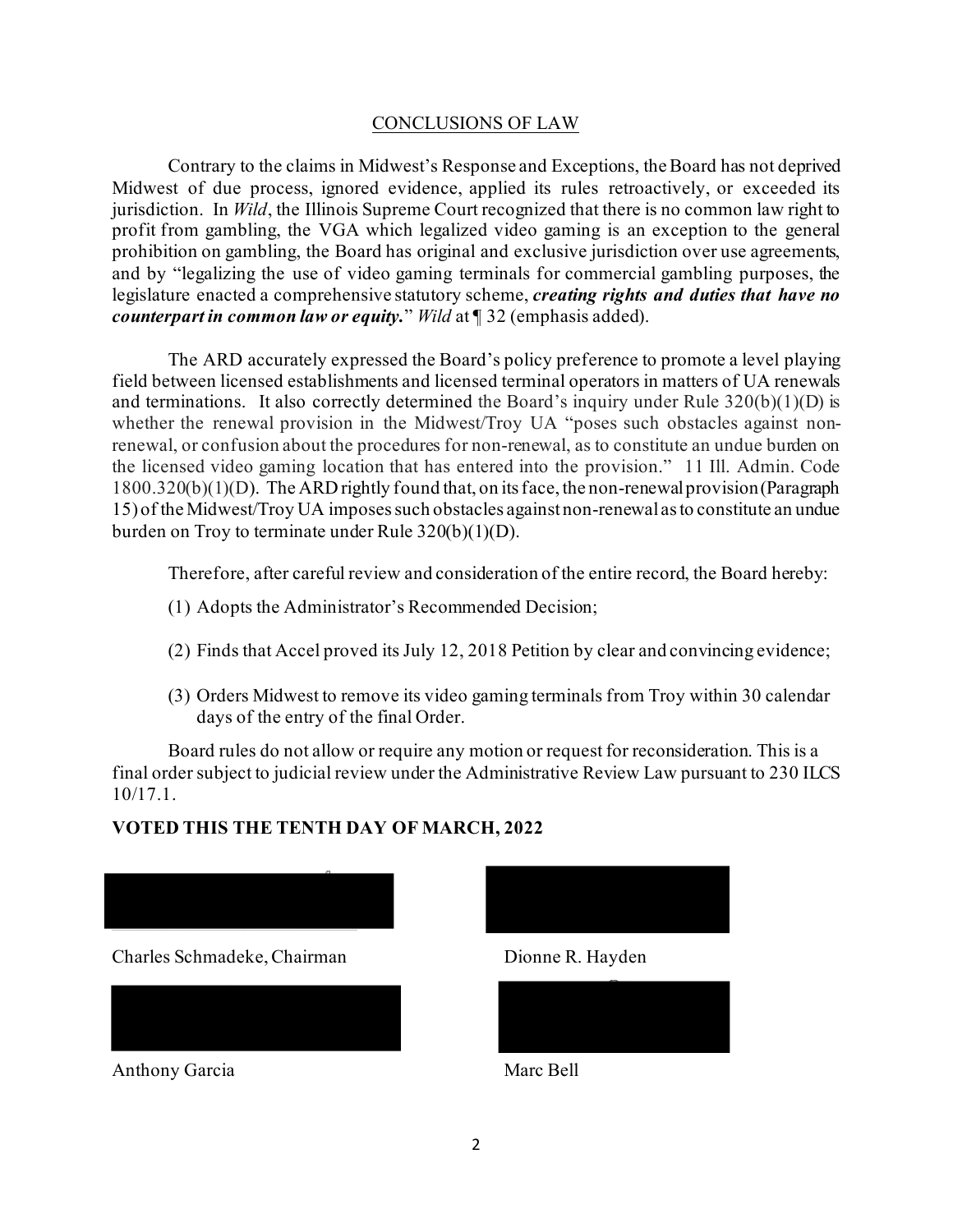The following is a list of all parties of record to *Accel Entertainment Gaming, LLC, Petitioner, ("Accel") v. Midwest Electronics Gaming, LLC, Respondent, ("Midwest") RE:TROY POST 976 VETERANS OF FOREIGN WARS OF THE UNITED STATES, INC. d/b/a VFW POST 976 ("Troy"),* Docket No. 18-UP-031. Pursuant to Board Rules 1800.320(b)(2)(A), 1800.320(b)(12), 1800.320 (b)(13), and 1800.140, this Final Order is being served via e-mail and becomes effective upon such service.

Addresses of the Parties:

Accel Entertainment Gaming, LLC Derek Harmer [DerekH@accelentertainment.com](mailto:DerekH@accelentertainment.com) 140 Tower Road Burr Ridge, IL 60527

Attorney for Accel Entertainment Gaming, LLC Jim Pellum [JimP@accelentertainment.com](mailto:JimP@accelentertainment.com) 140 Tower Road Burr Ridge, IL 60527

Attorney for Midwest Electronics Gaming, LLC Jim Murphy [jmurphy@clarkhill.com](mailto:jmurphy@clarkhill.com) Clark Hill 130 E. Randolph St., 39th Fl. Chicago, IL 60601

Midwest Electronics Gaming, LLC Tim Jones [Tim@Midwest.bz](mailto:Tim@Midwest.bz) 601 N. Main St. Ellsworth, IL 61737

VFW POST 976 c/o [Qmvfw976@gmail.com](mailto:Qmvfw976@gmail.com) 123 WEST MARKET STREET TROY, IL 62294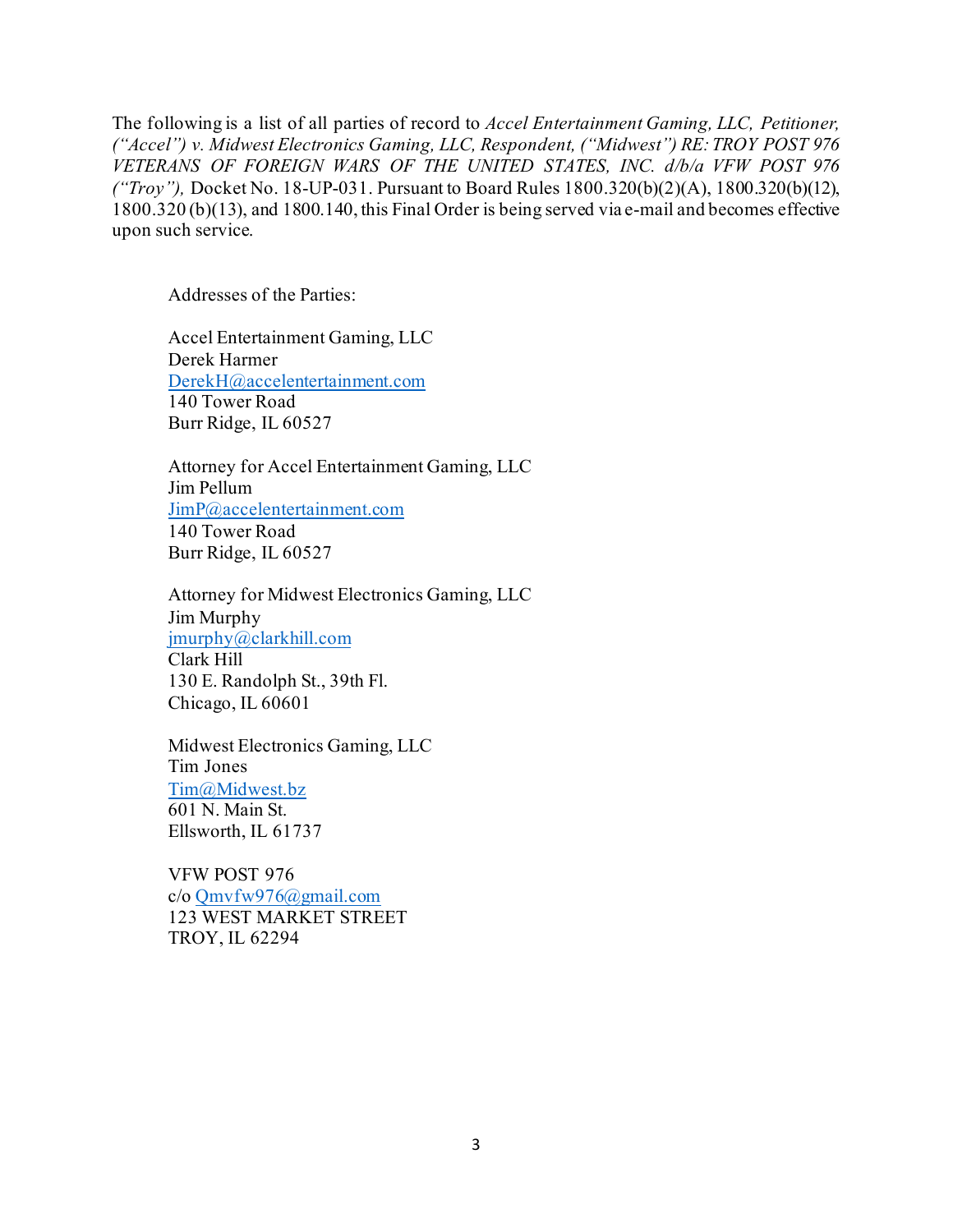# **STATE OF ILLINOIS ILLINOIS GAMING BOARD**

| ACCEL ENTERTAINMENT GAMING, LLC,        |  |
|-----------------------------------------|--|
| Petitioner,<br>v.                       |  |
| <b>MIDWEST ELECTRONICS GAMING, LLC,</b> |  |
| et al.,<br>Respondent,                  |  |

**No. 18-UP-031** 

# **RE: TROY POST 976 VETERANS OF FOREIGN WARS OF THE UNITED STATES, INC. d/b/a VFW POST 976 (License No. #120903920)**

## **ADMINISTRATOR'S RECOMMENDED DECISION**

This dispute comes before the Illinois Gaming Board (the "Board" or "IGB") under Section 1800.320(b) of the Board's Adopted Rules (the "Rules"). 11 Ill. Adm. Code 1800.320(b). This Recommendation issues under Rule 320(b)(6). 11 Ill. Adm. Code 1800.320(b)(6).

Petitioner Accel Entertainment Gaming, LLC ("Accel") asks the Board to: (1) find that Accel's February 8, 2018 Use Agreement ("UA") with Troy Post 976 Veterans of Foreign Wars of the United States, Inc. ("Troy") is valid for placement and operation of video gaming terminals ("VGTs"); (2) find that the initial term of Midwest Electronics Gaming, LLC's ("Midwest") UA with Troy ended on August 6, 2018; and (3) require Midwest to remove its VGTs from Troy.

After consideration of the parties' submissions, I recommend the Board grant Accel's Petition and require Midwest to remove its VGTs from Troy within 30 calendar days of the entry of a final Board Order in this matter.

## **I. JURISDICTION**

The Video Gaming Act (the "VGA") confers jurisdiction and authority upon the Board to supervise all video gaming operations in Illinois. 230 ILCS 40/78; *J&J Gaming Ventures, LLC v. Wild,*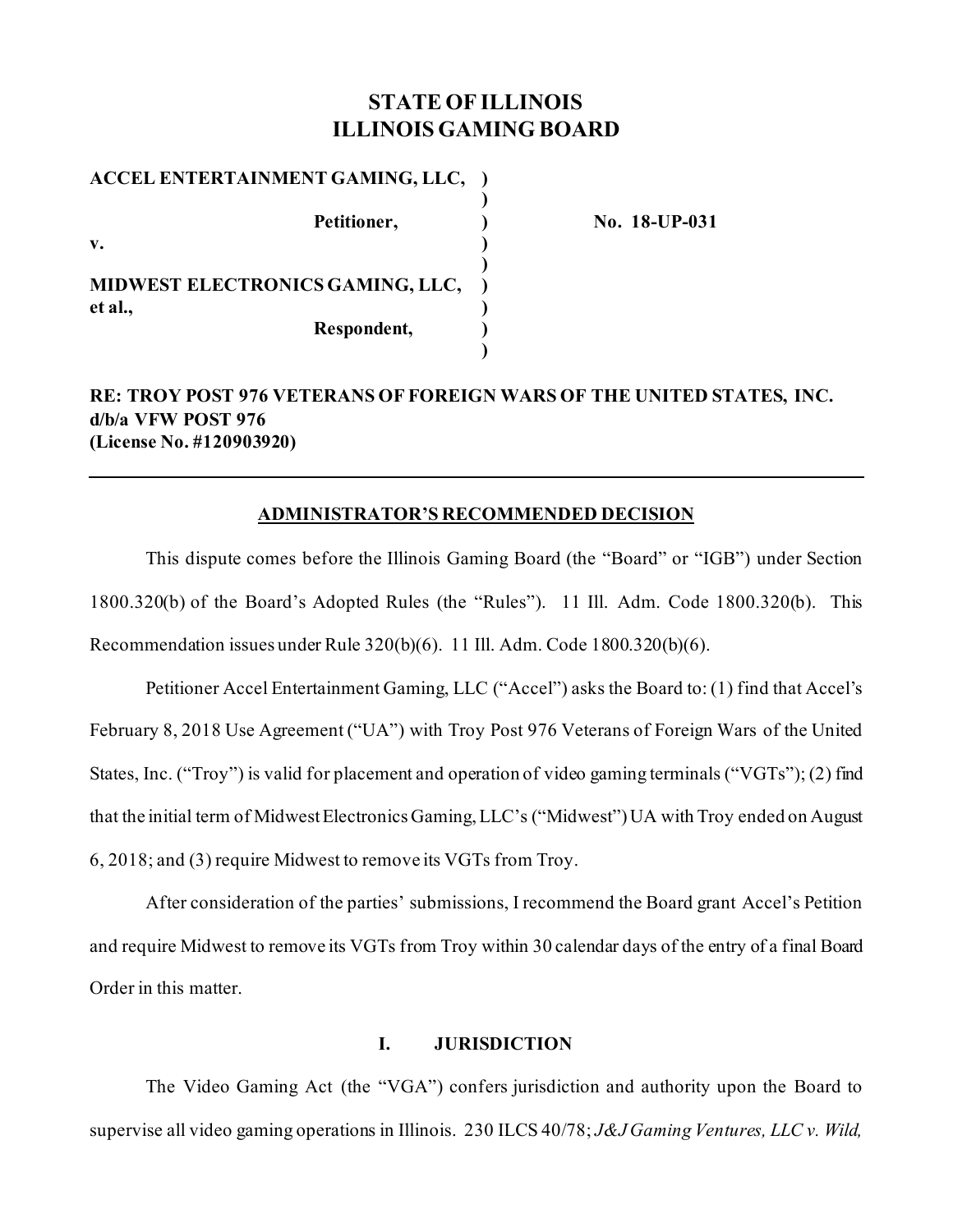*Inc.*, 2016 IL 119870 III 3, 39-40. The Board has all powers necessary and proper to effectively execute the VGA, including authority to adopt regulations for the purpose of administering the VGA and "provide for the prevention of practices detrimental to the public interest and for the best interests of video gaming." *Wild*, 2016 IL 119879 ¶ 3*.* The VGA provides "a comprehensive statutory scheme that vests jurisdiction over video gaming operations" with the Board. *Id.* ¶ 42. "By legalizing the use of video gaming terminals for commercial gambling purposes, the legislature enacted a comprehensive statutory scheme, creating rights and duties that have no counterpart in common law or equity." *Id.* ¶ 32. The Board's broad authority over all aspects of video gaming includes the "exclusive, original jurisdiction" to determine the validity and enforceability over agreements that "purport to control placement and operation of video gaming terminals." *Id*; *see also* 11 Ill. Adm. Code 1800.320(b)(1).

### **II. RELEVANT BACKGROUND**

On October 4, 2012, location licensee Troy entered into a UA with licensed terminal operator Midwest. The parties' UA gave Midwest the exclusive right to place and operate VGTs in Troy for five years from and after the date of commencement of video gaming at Troy. The UA further provided that it "shall automatically be renewed for a period of five (5) years…unless [Midwest] is notified in writing by [Troy] through the United States Postal Service by certified mail, return receipt requested and such written notice from [Troy] is received by [Midwest] not more than 90 days and not less than 60 days prior to the expiration of the Initial Term of [Troy's] intent to terminate this Agreement." On August 6, 2013, video gaming went live at Troy and the parties' UA commenced. The five-year anniversary of the commencement of video gaming at Troy under the Midwest/Troy UA is August 6, 2018.

The UA imposed certain hurdles for Troy to clear before it could non-renew or terminate the UA and engage a different terminal operator. Specifically, paragraph 15 provided that if Troy notified Midwest of its intent to non-renew because of a competing offer from a different terminal operator, Troy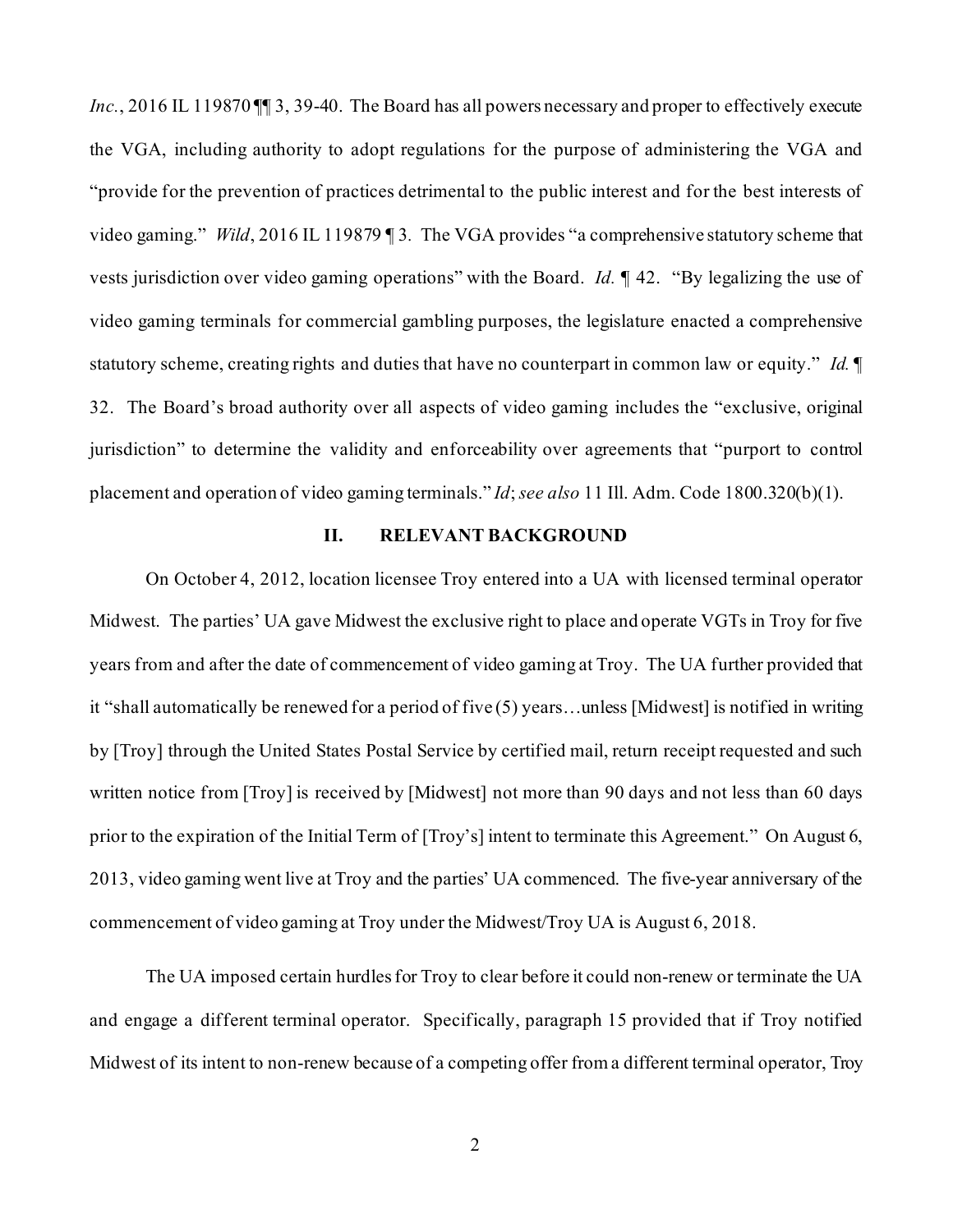"shall provide a complete copy of said written offer," Midwest will have thirty days to match the competing offer and Troy shall withdraw its non-renewal notice.

On February 8, 2018, Accel and Troy signed an agreement to place Accel's VGTs in Troy upon termination of the Midwest/Troy UA. On May 10, 2018, Troy sent notice to Midwest of its intent to terminate and non-renew their UA effective August 6, 2018. Midwest received Troy's notice on May 12, 2018. Midwest rejected Troy's notice, asserting that Troy failed to comply with the UA's nonrenewal provisions. On or about June 4, 2018, Midwest informed Troy that its May 10, 2018 "letter does not meet the requirements set forth in Article 15 of our contract dated 10/04/2012, therefore, [Midwest] will not be removing its VGT's or other necessary equipment from [Troy]. Proper notification must be received in a timely manner and any offers to match must be considered and offered to Midwest." Accel filed this Petition on July 12, 2018.

#### **III. DISCUSSION**

Accel asserts that Troy properly terminated its UA with Midwest, effective August 6, 2018. Midwest disagrees and responds that: (1) the Board lacks jurisdiction over this matter; (2) Troy failed to properly terminate its agreement with Midwest; and (3) Troy's failure to properly terminate the UA resulted in an automatic renewal of the UA for an additional five-year period through August 6, 2023. The parties' respective arguments are addressed below.

### **A. Midwest's Jurisdictional Challenge**

Midwest first contends that the Board lacks jurisdiction over this dispute. Midwest is wrong and ignores the Board's exclusive authority to resolve this matter under the VGA, Board Rules, and binding Illinois Supreme Court precedent. Our analysis begins by recognizing the well-settled principle that there is no Illinois common law right to engage in or profit from gambling through contract or otherwise. *E.g., Wild*, 2016 IL 119870¶ 26 (internal citations omitted). The VGA, "which legalized the use of video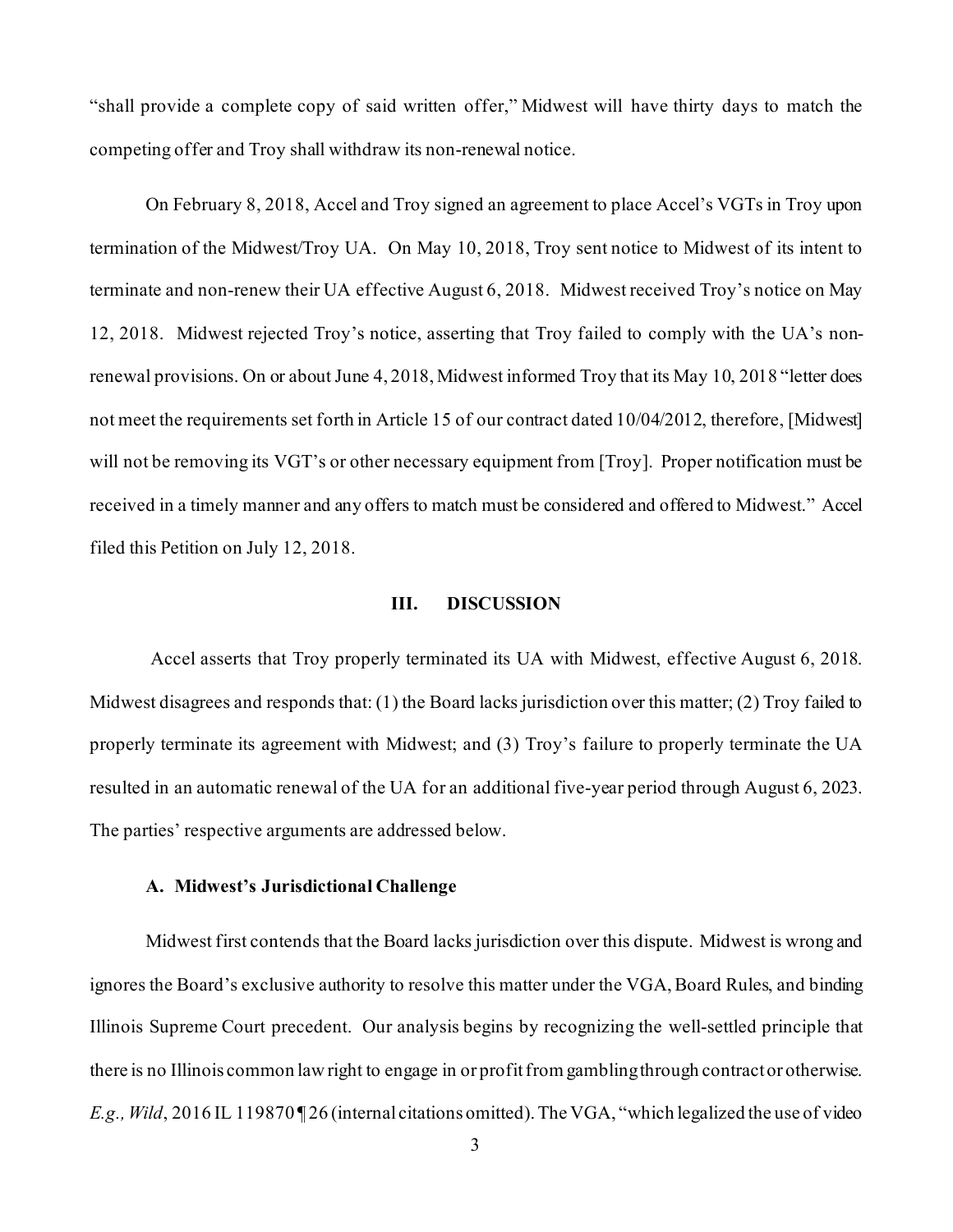gaming terminals under certain limited circumstances, is an exception to the general prohibition against gambling." *Wild*, 2016 IL 119879 ¶ 26. The Illinois Supreme Court made clear in *Wild* that the Board has exclusive, original jurisdiction to determine the validity and enforceability of any agreements that purport to control placement and operation of VGTs in Illinois. *Wild*. 2016 IL 119870 ¶ 42.

VGTs may be placed only in a licensed establishment that has entered into a written "use agreement" with a licensed terminal operator. 230 ILCS 40/25(e). A use agreement is a contract between a licensed terminal operator and a licensed establishment that provides the terms and conditions for placing and operating VGTs at that establishment. 11 Ill. Adm. Code 1800.110. The Board's Rules establish minimum standards for use agreements. 11 Ill. Adm. Code 1800.320. Among other things, and relevant to the instant dispute, Video Gaming Rule 320(b)(1)(D) expressly provides the Board with the authority to decide whether a renewal provision in a use agreement "poses such obstacles against non-renewal, or confusion for non-renewal, as to constitute an undue burden" on the licensed establishment. 11 Ill. Adm. Code 1800.320(b)(1)(D). Thus, and contrary to Midwest's assertion, the Board has exclusive jurisdiction to decide this Petition.

### **B. The Midwest/Troy Use Agreement**

Having disposed of Midwest's jurisdictional challenge, we next address whether the non-renewal provisions of the Midwest/Troy UA constitute an undue burden on Troy under Rule 320(b)(1)(D). The Board expressed a policy preference to promote a level playing field between licensed establishments and licensed terminal operators in matters of UA renewals and terminations when it adopted Rule  $320(b)(1)(D)$ . Rule  $320(b)(1)(D)$  and the policy it articulates flow directly from the Board's statutory authority over video gaming and to issue rules to "preventpractices detrimental to the public interest and promote the best interests of video gaming." 230 ILCS 40/78(a)(3); *cf. Windy City Promotions, LLC v.*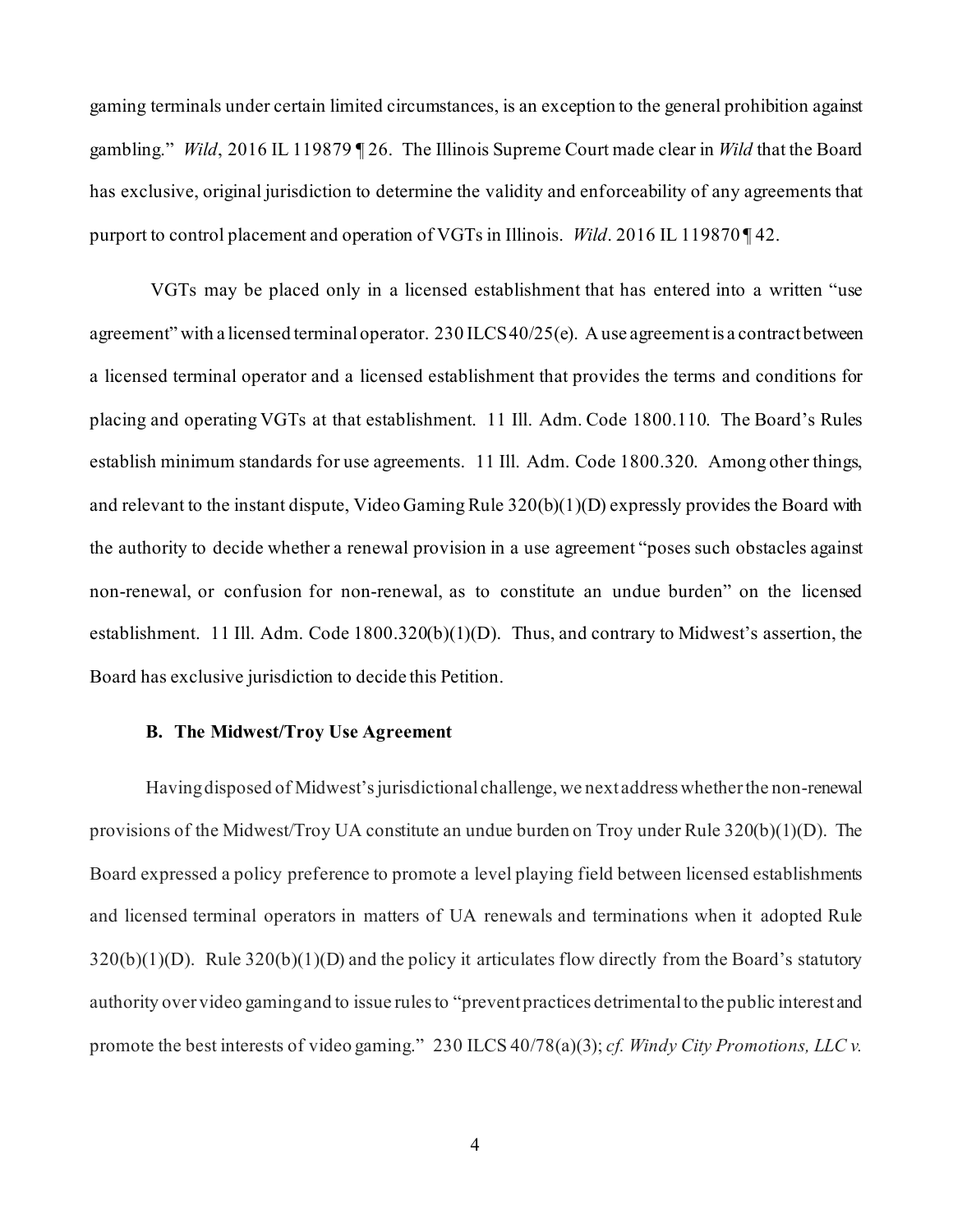*Illinois Gaming Board,* 87 N.E.3d 915 at 922 (affirming the Board's authority to adopt interpretive rules).

The Board's inquiry under Rule  $320(b)(1)(D)$  is whether the renewal provision in the Midwest/Troy "poses such obstacles against non-renewal, or confusion about the procedures for nonrenewal, as to constitute an undue burden on the licensed video gaming location that has entered into the provision." 11 Ill. Admin. Code 1800.320(b)(1)(D). First, there is no dispute that Troy delivered its May 10, 2018 non-renewal notice to Midwest "not more than 90 days and not less than 60 days prior" to August 6, 2018 as required by the Midwest/Troy UA. As such, the only dispute here is whether Troy failed to comply with paragraph 15, and if so, whether that failure precludes Troy from terminating the UA. Paragraph 15 states in its entirety:

> In the event that Establishment notifies Terminal Operator that Establishment will not renew this Agreement, at the expiration of its term according to the requirements in Section 14 and such non-renewal is a result of a competing offer from another entity or individual to provide VGTs similar in form or function to the VGTs provided by Terminal Operator, Establishment shall provide a complete copy of said written competing offer that must include all terms (specifically including, but not limited to, game manufacturer, game program version, cabinet specifications, any item(s), game(s) and/or term(s) that are perceived by Establishment to be an improvement as compared to the items, games and terms provided by Terminal Operator, name of proposed new terminal operator and principal owner, name of the person who provided a representative of Establishment with the competing offer, the date a representative of Establishment was initially solicited by a representative of the proposed new terminal operator and the date the competing offer was provided to a representative of Establishment) to Terminal Operator attached to the notice of non-renewal from Establishment. Terminal Operator shall have thirty (30) days from receipt of notice of non-renewal, as per the terms of Section 14, to match the material terms of any competing offer in form and function and Establishment shall withdraw its notice of non-renewal. This Agreement shall continue in full force and effect if Terminal Operator files suit or pursues arbitration to determine the validity of a competing offer received by Terminal Operator.

This paragraph—which Midwest authored—mandates Troy to provide such robust and specific information as to effectively bar Troy's ability to end the parties' UA. Midwest created a labyrinth that trapped Troy in this contract with the above paragraph. Midwest argues that to comply with this provision Troy merely needed to take the "simple step" of identifying "material terms of any competing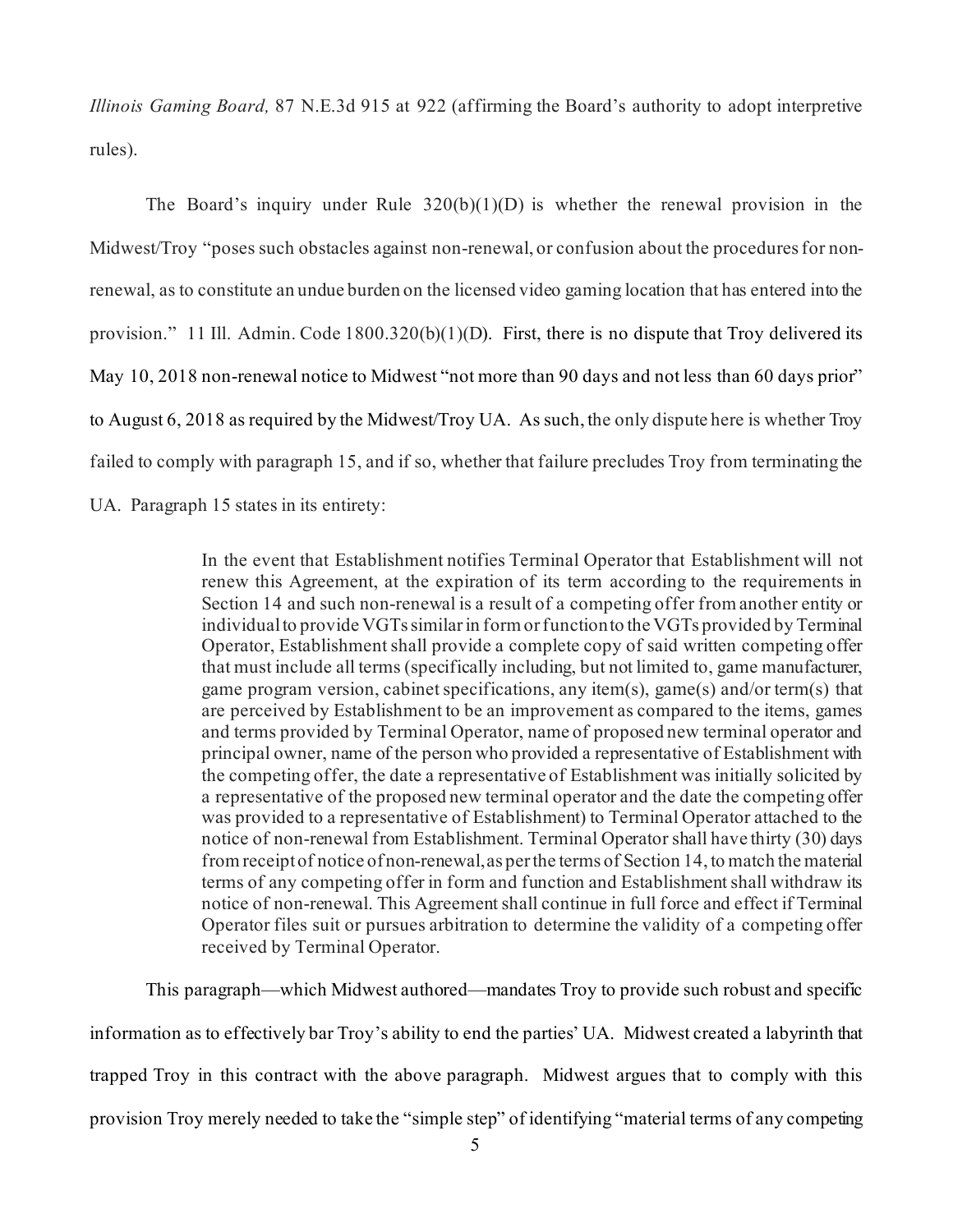offer, and if [Troy] received a competing written offer, send the specific terms…and a copy of that written offer with the notice." (Respondent's Brief, ¶ 5.)

However, Troy's path out of this contractual maze is not as simple or straightforward as Midwest portrays. In fact, the UA demands that Troy produce a burdensome list of detailed information for Midwest' approval. Specifically, paragraph 15 provides that in order for Troy to successfully submit a "complete copy of said written competing offer [from Accel]" Troy "must include all terms (specifically including, **but not limited to**, game manufacturer, game program version, cabinet specifications, any item(s), game(s) and/or term(s) that are perceived by Establishment to be an improvement as compared to the items, games and terms provided by Terminal Operator, name of proposed new terminal operator and principal owner, name of the person who provided a representative of Establishment with the competing offer, the date a representative of Establishment was initially solicited by a representative of the proposed new terminal operator and the date the competing offer was provided to a representative of Establishment)…." (Emphasis added.)

The level of unacceptable specificity Troy must provide is almost unattainable even if the Board does not consider the open-ended discretion given Midwest to evaluate the completeness of Troy's termination notice. For example, paragraph 15 requires Troy to identify the date it was solicited by its would-be terminal operator. In other words, if Troy received a call from a potential terminal operator it bears a burden to record the date of the call because at some time in the future *if* Troy wishes to pursue a UA with that terminal operator it is required to provide Midwest with the date of that initial solicitation. Additionally, if Midwest employs the "but not limited to" language in paragraph 15 it could, at its sole discretion, find any copy of a written competing offer deficient. For example, the above requires the date a representative of Troy was initially solicited but does not specify the medium of the solicitation. Midwest, at its sole discretion, could reject Troy's submission of a written competing offer because it failed to include this non-specified piece of information.